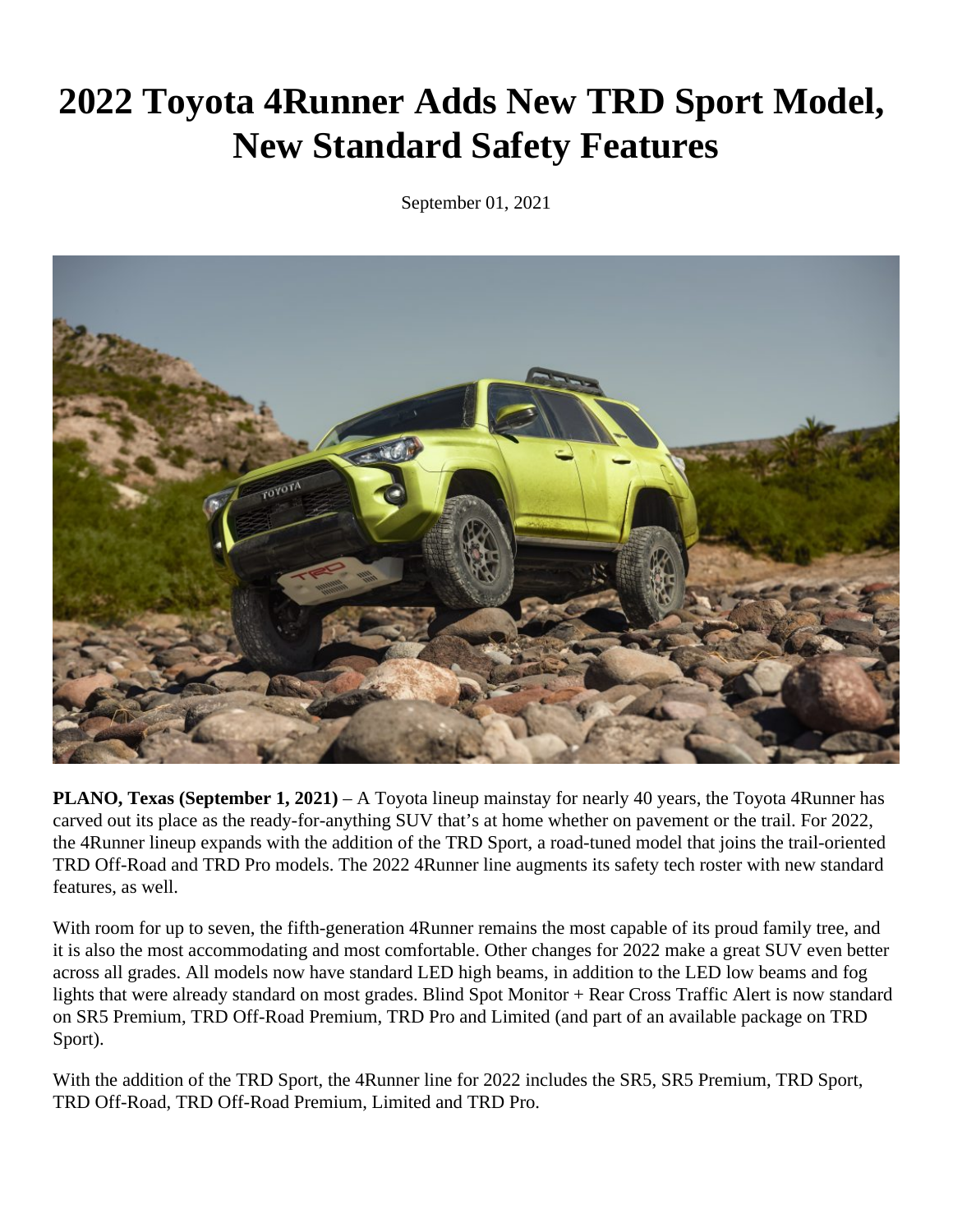The burly 4Runner TRD Pro adds standard Multi-Terrain Monitor to its roster of off-road tech. Using strategically placed cameras, the system lets the driver check surroundings on the trail, with the ability to spot potential obstacles not easily seen from the cabin. The Limited grade adds a standard Panoramic View Monitor, which provides a similar function for checking surroundings when maneuvering the vehicle in tight spaces. The Limited grade and TRD models also add a premium Multi-Information Display.

All 4Runner models add Rear Occupancy Alert. When operational parameters are met, the system does what its name suggests, reminding a driver to check the rear seat for a child or pet before exiting the vehicle.

## **Road-Hugging TRD Sport**

Similar to Toyota's mid-size Tacoma truck sibling, the new 4Runner TRD Sport grade joins 4Runner TRD Off-Road and TRD Pro models in the line. Where the latter two add trail-ready equipment and features designed for tackling tough terrain, the TRD Sport sharpens its road-focused manners with sophisticated chassis technology while adding style and flair. The result is an exceptional combination of style and performance in a fullcapability SUV.

With an emphasis on everyday comfort and road dynamics, the 2022 4Runner TRD Sport adds the Cross-Linked Relative Absorber System (X-REAS) suspension to enhance on-road handling. The X-REAS system, also found on the 4Runner Limited grade, automatically adjusts the damping force of shock absorbers when driving over bumpy surfaces or when cornering. A center control absorber cross-links the shock absorbers on opposite corners of the vehicle, like an "X," to help reduce pitch and yaw by offsetting opposing inputs.

The 4Runner TRD Sport is available with either 2WD or part-time 4WD with a 2-speed transfer case. The 2WD 4Runners provide an ample 9.0 inches of ground clearance, while 4WD models offer an even more generous 9.6 inches. Based on the SR5 grade, the 2022 4Runner TRD Sport swaps the SR5's 17-inch wheels for machinefaced 20-inch wheels with Dark Gray accents. All 4Runners come equipped with a full-sized spare tire, regardless of their wheel size.

### **TRD Sport Style and Tech**

The TRD Sport gets its own look with color-keyed accents on the grille, rocker panels and body molding, plus the signature TRD-style hood scoop and a front spoiler and black roof rails. Inside, the 4Runner TRD Sport replaces the SR5 grade's cloth seat surfaces with power-adjustable black SofTex-trimmed seats. The seats feature unique gray contrast stitching, and the front headrests have gray TRD stitched logos. TRD Sport floor mats are included, and a standard TRD shift knob completes the cabin makeover.

Standard features carried over to the new TRD Sport include an 8-way power driver's seat, leather-trimmed tilt/telescopic steering wheel, air conditioning with rear seat vents and pollen filter and power-sliding liftgate window. A 4.2-inch multi-information display provides the driver with readouts for outside temperature, odometer, trip meters, fuel economy estimate averages and TSS-P features, including Lane Departure Alert and Dynamic Radar Cruise Control.

The 4Runner TRD Sport features a standard 8-inch multimedia touchscreen display. In addition to Apple CarPlay, Android Auto and Amazon Alexa compatibility, the system includes a USB media port, hands-free phone capability, advanced voice recognition and music streaming via Bluetooth® wireless technology and a SiriusXM® 3-month All Access trial. Connected Services include Safety Connect® with 1-year trial and Wi-Fi Connect with up to 3 GB or 1-month trial, whichever comes first.

### **Toyota Safety Sense P Standard for All**

All 2022 4Runner models come standard with Toyota Safety Sense P (TSS-P), an advanced suite of driver-assist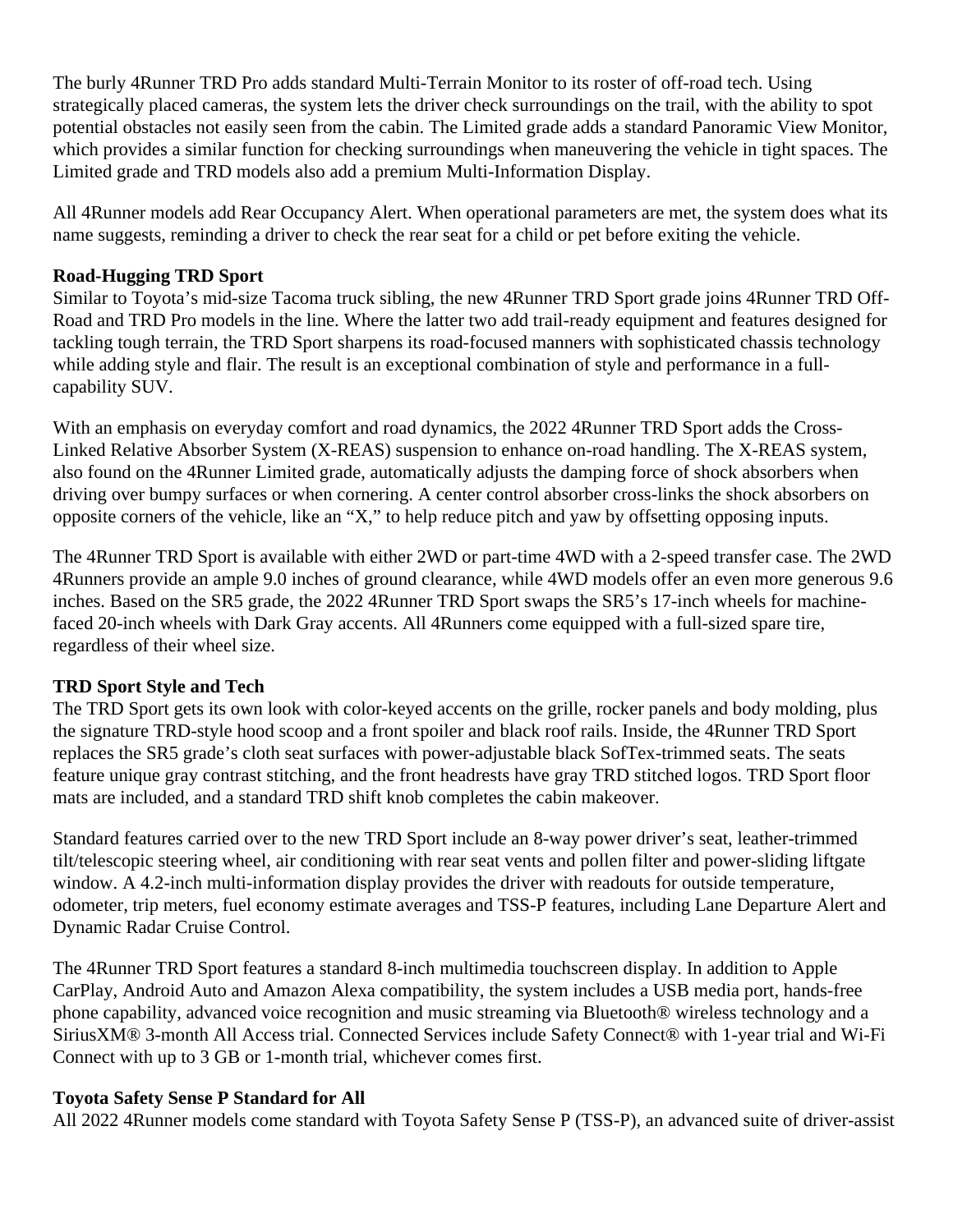technologies that includes Pre-Collision System with Pedestrian Detection, Lane Departure Alert with Sway Warning System, Automatic High Beams and High-Speed Dynamic Radar Cruise Control.

Along with TSS-P, 4Runner models also come equipped with Toyota's Star Safety System that includes Vehicle Stability Control (VSC) with traction control (TRAC, or A-TRAC with 4WD) and Anti-Lock Brake System (ABS) with Electronic Brake-force Distribution (EBD), Brake Assist (BA) and the Smart Stop Technology (SST) brake-override system.

Eight standard airbags include driver and front passenger Advanced Airbag System; front seat-mounted side airbags; driver and front passenger knee airbags; and all-row, roll-sensing side curtain airbags.

# **The Ready-for-Adventure SUV**

4Runner's inherent strength starts with its tough-as-nails, body-on-frame construction featuring a four-link rear axle and coil-spring suspension, with the Limited grade and new TRD Sport also adding X-REAS to their suspension features. The robust chassis is also the foundation of 4Runner's comfortable ride quality.

A 270-horsepower DOHC 4.0-liter V6 engine with 278 lb.-ft. of peak torque gives 4Runner plenty of get-upand-go. The engine's Dual Independent Variable Valve Timing with intelligence (VVT-i) helps optimize torque across the engine's operating range responsiveness in a variety of driving conditions.

Mated to the V6 is a five-speed ECT-i automatic transmission that includes a sequential shift mode for manually shifting when more control is desired. Like all 4Runner grades, the TRD Sport is equipped with a standard integrated tow-hitch receiver and wiring harness. All models can tow a maximum of 5,000 pounds, with a maximum 500-pound tongue weight.

All 4Runner 2WD models feature standard Automatic Limited Slip Differential (Auto LSD), a function of the traction control (TRAC) that allows some wheel slippage to help the vehicle dig out from sand or snow, for example. The available part-time 4WD system uses Active Traction Control (A-TRAC) and bolsters off-road capability with a 2-speed transfer case with selectable low-range. By distributing drive force to any one wheel in contact with the ground, A-TRAC can help maintain traction when it senses wheel slippage occurring on terrain irregularities and slippery patches.

Exclusive to the 4Runner Limited, a full-time 4WD system uses a Torsen center differential with locking feature and a three-mode, center console-mounted switch.?The system employs a 40:60 torque split in most driving situations and alters that in response to slippage. In addition, if the front wheels are slipping while the vehicle is turning, the Torsen® differential changes the split to 30:70. If the rear wheels slip while the vehicle is turning, the split changes to 53:47.

# **Maximum Traction Tech**

The Toyota 4Runner offers the right tool for the off-road mission, because some people go farther off the beaten path than others. An array of technologies enhance the capability provided by the 4Runner's high-strength chassis and available 4WD. Standard Hill-Start Assist Control (HAC) provides additional control when accelerating from a stop on a steep incline. The system helps to briefly hold the vehicle stationary while the driver transitions from the brake pedal to the accelerator.

Limited and SR5 models equipped with 4WD also feature standard Downhill Assist Control (DAC).?This feature augments low-speed descending controllability by helping to maintain a constant slow speed and preventing wheel lockup, therefore allowing the driver to concentrate primarily on steering.

The 4Runner TRD Off-Road and TRD Pro models add the capability of an electronic-locking rear differential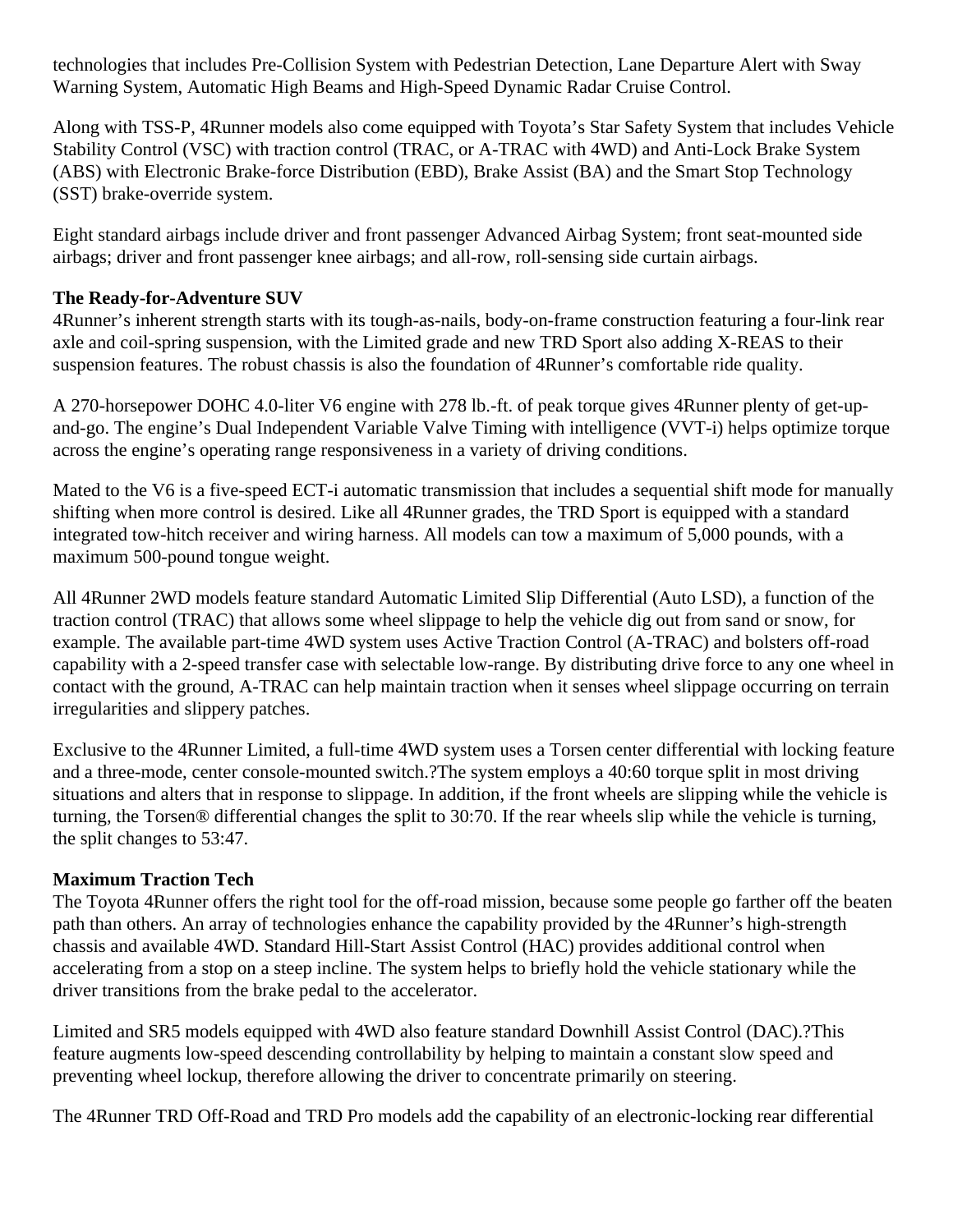and Toyota's Crawl Control (CRAWL) feature. The latter helps maintain a constant speed in low-speed, offroad situations, enhancing vehicle control when driving up, over or down obstacles. With the transfer case shifted into low range, CRAWL regulates engine speed and braking force to slowly move the vehicle forward or in reverse at one of the five driver-selectable, low-speed settings. This function allows the driver to focus on steering without having to also modulate the throttle or brake pedal in challenging terrain. TRD Pro models come equipped with Multi Terrain Monitor (MTM), which allows the driver to check the immediate surroundings for potential obstacles by simply pressing a button to display front-, rear- and side-camera views on the 8-inch multimedia screen. MTM is available on TRD Off-Road Premium.

As trail conditions change, the driver can adapt the vehicle using the standard Multi-Terrain Select system using a dial to choose a mode that matches prevailing surface conditions. The system will then adjust wheel slip control accordingly.

For example, on loose terrain such as mud and sand, above-normal wheel slip is permitted, allowing wheel-spin to work in the vehicle's favor. The Mogul setting is suitable for extremely uneven terrain, such as V-ditches, slopes and ridges – uphill or down. In this mode, wheel slip is minimized and the system acts more like a limited slip differential. An overhead console groups the off-road control switches in one location.

## **TRD Pro Earns Its Name**

The TRD Pro badge on any Toyota truck or SUV signifies the most off-road-capable vehicle in its respective line. For 2022, it will be offered in the unique color of Lime Rush, which will be added to exterior color options Super White, Magnetic Gray Metallic and Midnight Black Metallic. Black TRD alloy flow-form wheels are equipped with Nitto Terra Grappler tires, and specially tuned Fox internal bypass shocks and TRD-tuned coil springs yield an inch of front lift for improved trail-tackling capability.

The rear Fox shocks feature piggyback-style remote reservoirs to maintain damping performance over demanding off-road terrain. Delivering the best of both worlds, the shock tuning improves trail driving isolation and high-speed performance without compromising on-road comfort and steering response. Like other Toyota TRD Pro vehicles, the 4Runner TRD Pro features a 1/4-inch-thick aluminum front skid plate with red TRD lettering. The TRD roof rack is exclusive to 4Runner.

Inside, the TRD Pro features HVAC controls like the one found in the Limited grade, plus a standard moonroof and Premium Audio with JBL speakers featuring Clari-Fi™ technology. The 4Runner TRD Pro features a standard TRD-branded cat-back exhaust, which adds a powerful-sounding growl for the V6 engine.

### **On and Off-Road Suspension**

For even greater off-road prowess, the TRD Off-Road grade can be equipped with Toyota's optional Kinetic Dynamic Suspension System (KDSS), which allows extended wheel travel at slow speeds for greater off-road capability and control.?The KDSS system hydraulically adjusts the lean resistance provided by the stabilizer bars. Sway resistance is reduced for off-road driving to help minimize any tendency for wheel lift. On pavement, KDSS enables the bars to work conventionally, reducing body lean to enhance agility and control.

The 4Runner Limited, while certainly off-road capable, emphasizes everyday comfort and pavement handling with the X-REAS suspension system now also shared with the 2022 TRD Sport.

### **4Runner Style**

The 4Runner exudes a rugged look in all grades yet maintains a timeless SUV style all its own. The SR5 and TRD models ride on 17-inch alloy wheels that are available in three designs: 6-spoke for SR5 models, 7-spoke for TRD Off-Road models and flow-form matte black alloy wheels for TRD Pro.